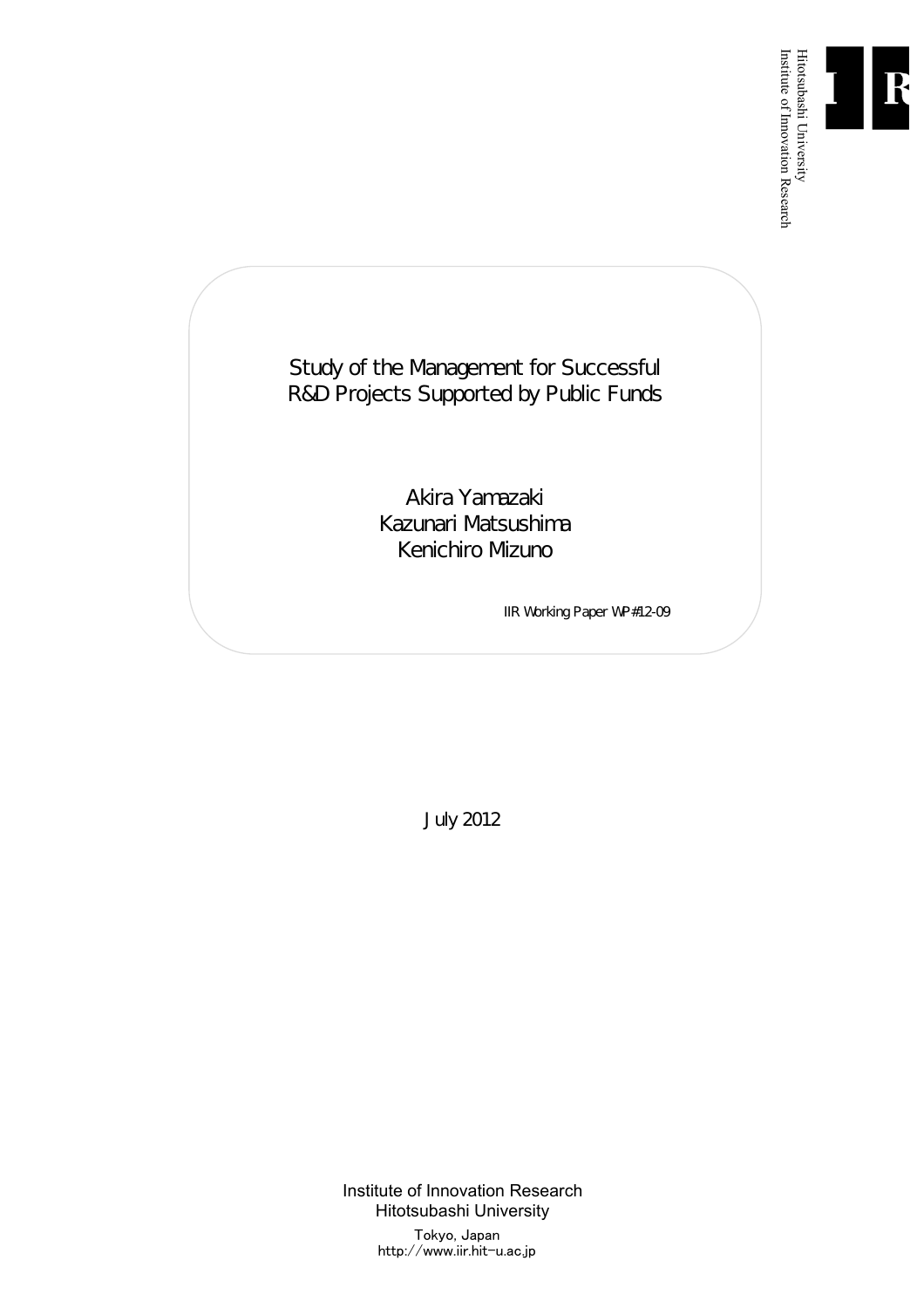# Study of the Management for Successful R&D Projects Supported by Public Funds

Akira YAMAZAKI, Chiba Institute of Technology Kazunari MATSUSHIMA, The University of Tokushima Ken-ichiro MIZUNO, Greenblue Corporation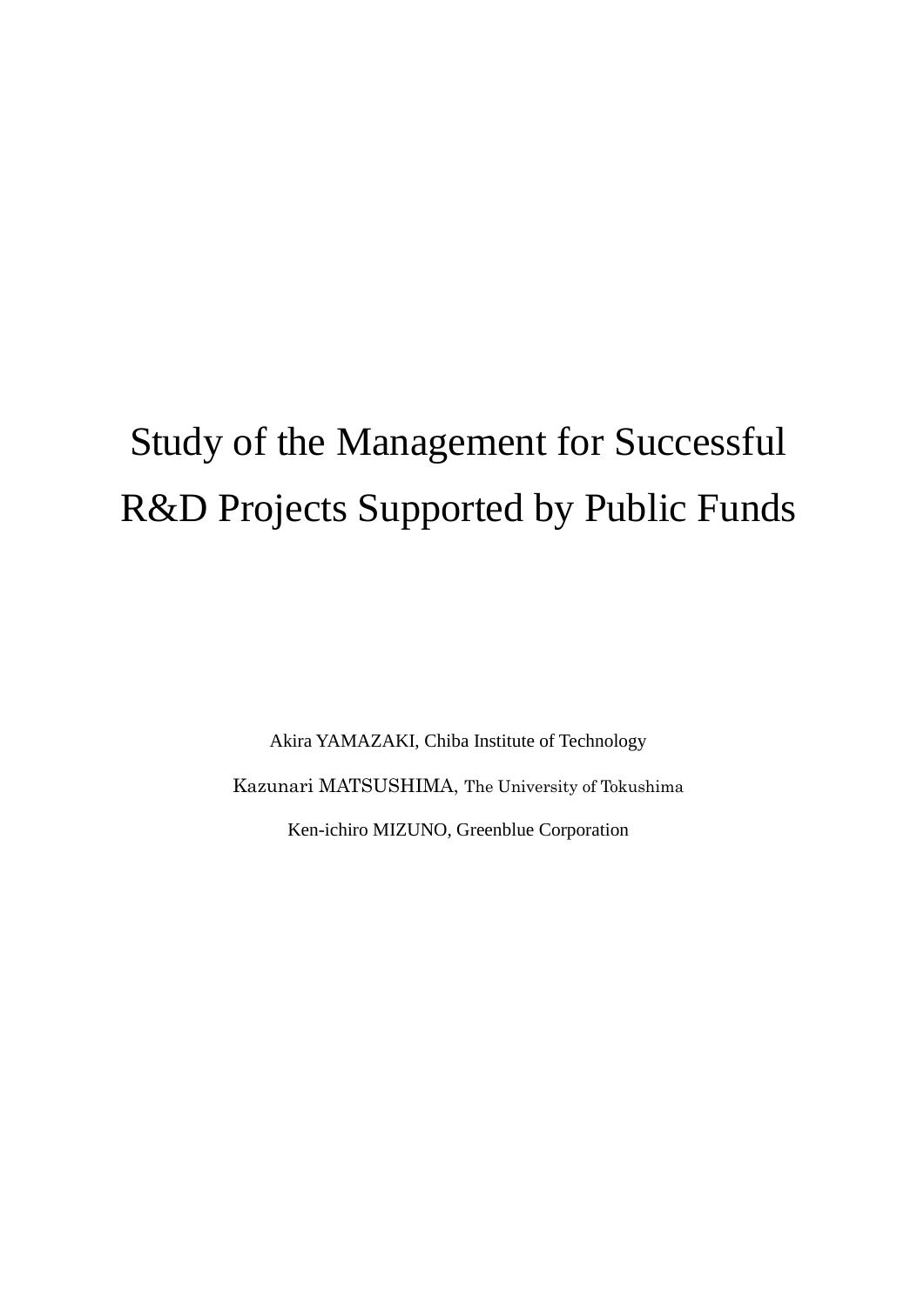# **Abstract**

There are various factors associated with success or failure of R&D projects, such as maturity of the technology, circumstances surrounding R&D systems within companies and environments for commercialization of R&D projects. For R&D projects supported by public funds in particular, it has been difficult to clarify what makes R&D projects successful, because such projects were caught in the idea that they must naturally succeed. What is really required in utilizing public funds for R&D projects, however, is ensuring the public funds should be used most effectively, by making R&D projects truly successful. To do so it is very useful to analyze past cases and identify success factors that can be easily followed.

In this study, surveys and interviews were conducted for past publicly supported projects, and success factors were extracted based on the circumstances of the projects by using statistical methods. It was confirmed that the quantitative results were quite consistent with the qualitative anticipation. After streamlining the success factors, further examination of each success factor was carried out for realizing proper management of projects supported by public funds.

Next, the guidelines for selection and process management for publicly supported projects while making the best use of these success factors were presented. That is, satisfying the success factors should be a requirement for public support from the start during the selection stage. However, in some cases it is desirable to adopt projects even though the success factors are not satisfied at the time of selection, when such projects are expected to provide extraordinary results in the future. In such cases, executing proper process management and leading projects in a manner that satisfies the success factors is indispensable.

- 2 -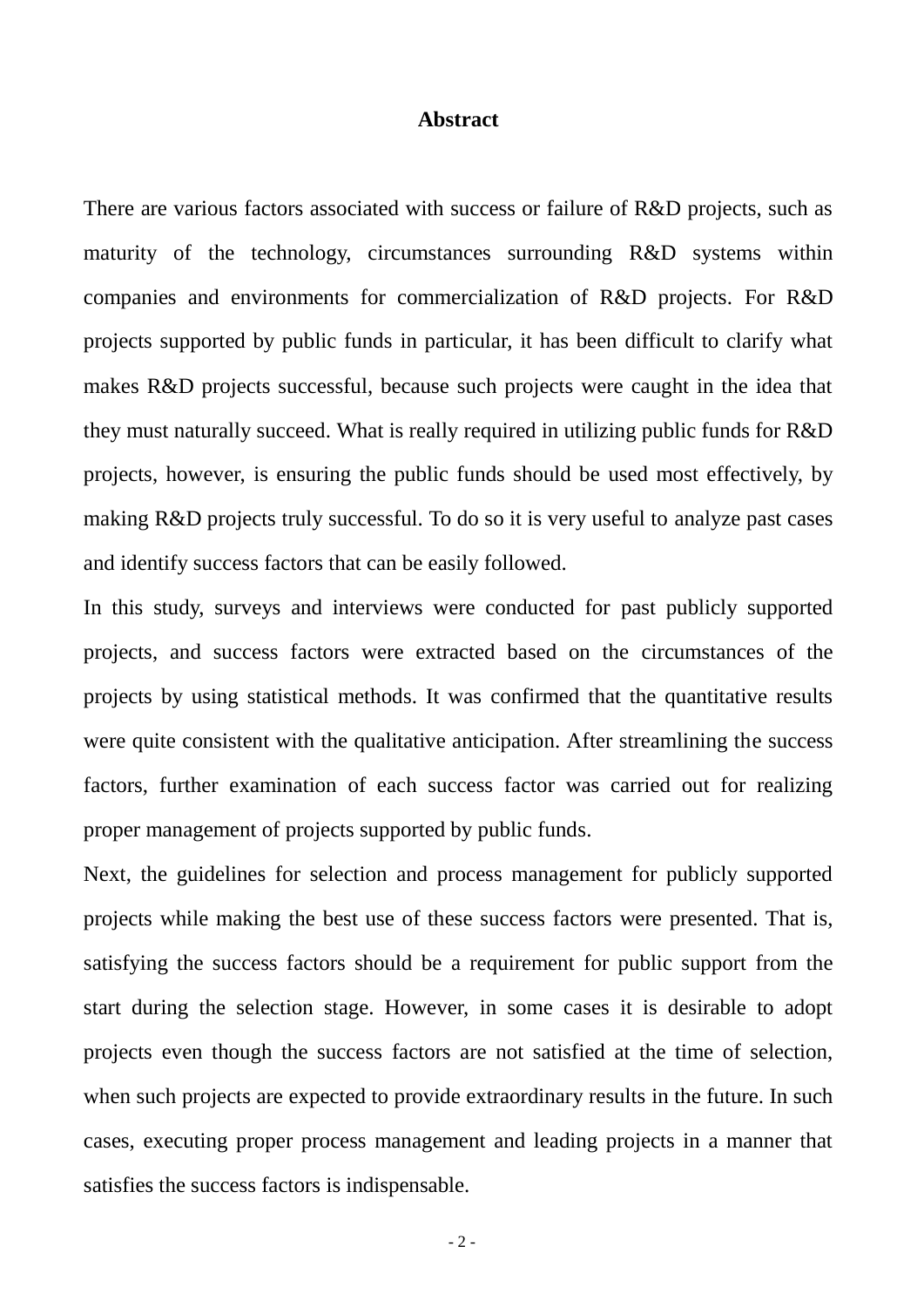# **1. Background and Purpose of the Research**

The factors determining the success or failure of R&D projects are thought to be related to various parameters, including maturity of the technology, the circumstances surrounding R&D systems within companies and environments for commercialization. While the success factors of a project can be envisaged to some extent, the fact is the parameters that have been explicitly clarified are very limited[1]. Typically, examples of R&D failures are not readily exposed for all to see, yet amidst this limitation, new opportunities to clarify past problems from a management standpoint have continued to appear in the private sector[2]. At public institutions, on the other hand, conditions have made it difficult for examples that can be deemed failures to even officially exist[3]. The reason is thought to have been widespread existence of the attitude that projects had to succeed when publicly supported[4]. The *Consortium R&D Projects for Regional Revitalization*, a program of publicly solicited projects implemented in past years on public themes, is a valuable example in which success factors for projects that used public funds were analyzed. Based on this program, the following have been enumerated as factors that, excluding those unique to specific projects, will typically apply as matters required by a project to lead the effort to success[5].

- ・ Project management aspects: The presence of a key person to manage the research; the setting of clear objectives
- ・ R&D aspects: The establishment of themes with adequate consideration given to needs; a sufficiently formulated intellectual property strategy
- ・ Marketing aspects: The participation of a key person from a marketing perspective on the research team

With such conditions as a premise, it would be worthwhile if easy-to-judge

- 3 -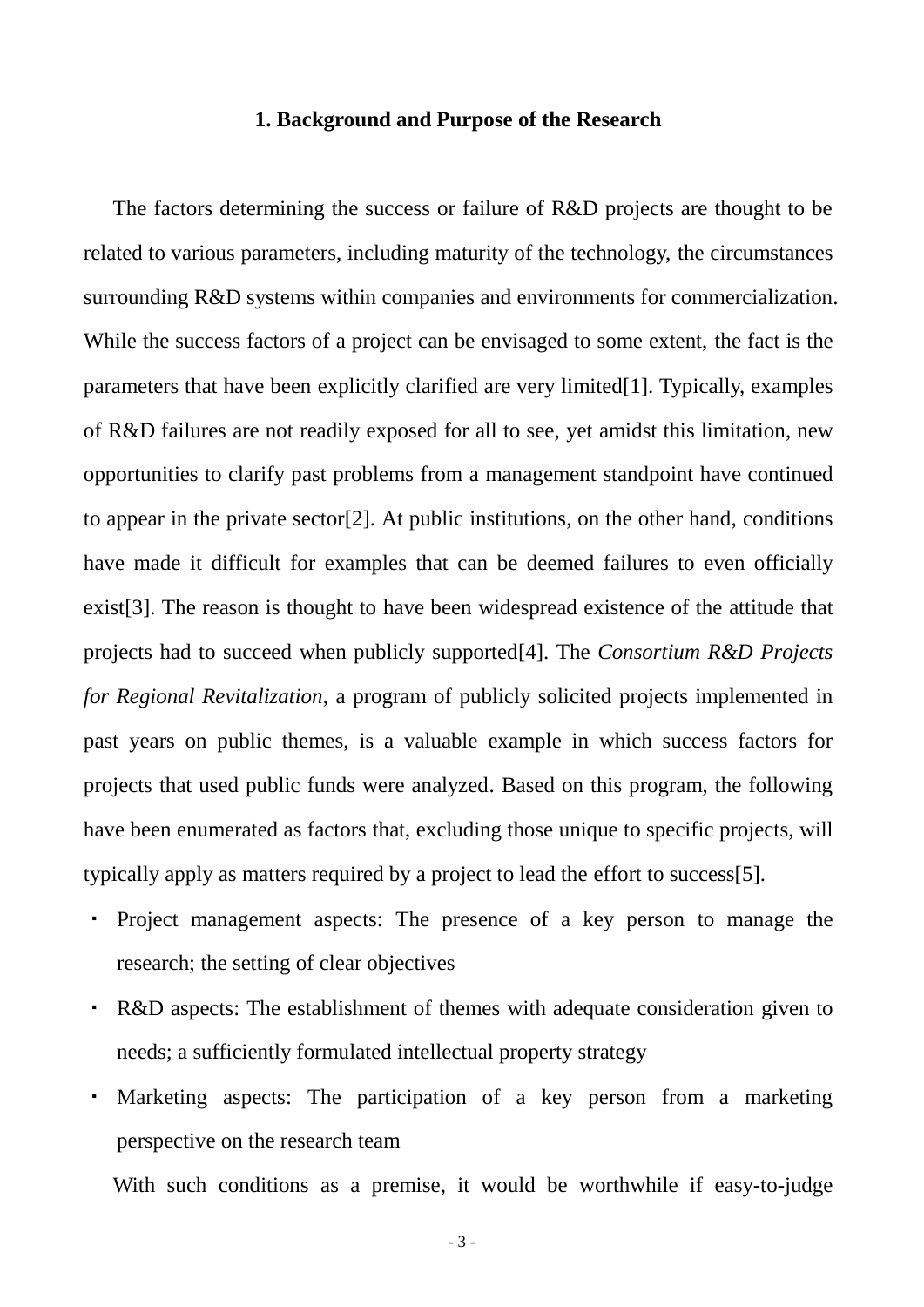success factors were elucidated, to ensure R&D projects based on the use of public funds attain success in the true sense of the word, and achieve more effective use of public funds. In this study, such success factors based on examples of specific systems are clarified, and they are used to suggest indicators to emphasize during the project selection and progress management processes when utilizing public funds in the future. We believe this approach to success factors can be applied for R&D project management at private sector entities as well.

# **2. Research Methodology**

In the present study, our analysis of success factors focused on the system by which private sector firms use public funds to conduct R&D and contribute to society and the economy by putting the results of their research to practical use. Specifically, we looked at participating projects under the *Development Grant Program for Practical Application of Industrial Technology* that have been implemented by the New Energy and Industrial Technology Development Organization (NEDO), a public institution[6].

For the study, we implemented a questionnaire survey and conducted interviews concerning specific projects supported by this system. Based on this information, we took into account the successful and unsuccessful results of the supported projects themselves, and sought to analyze the success factors for a system that utilizes public funds and outlined management considerations for the use of public funds.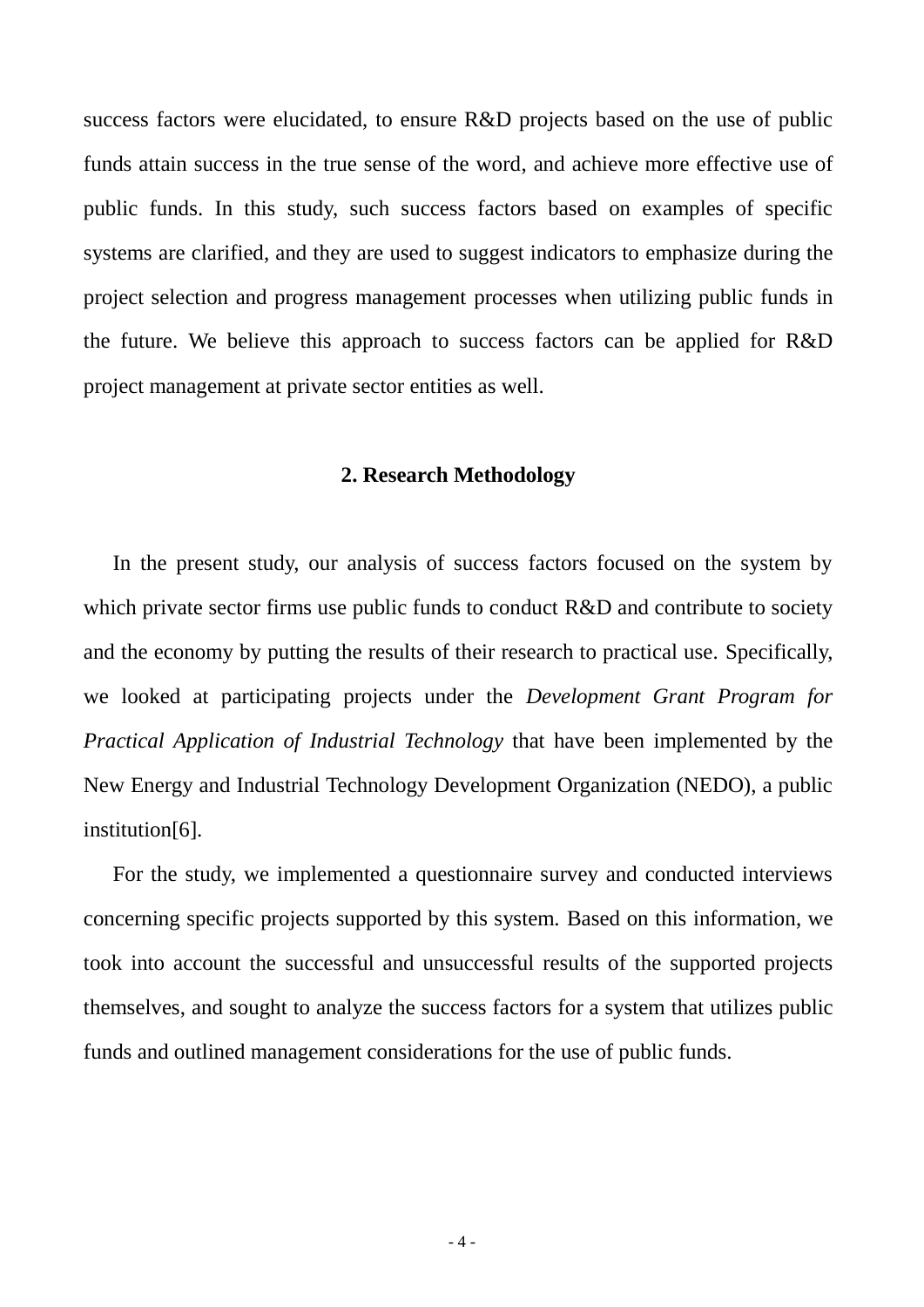#### **3. Selection and Analysis of Success Factors**

The system reviewed in the present study is one in which NEDO, a public institution, selects projects it considers worthy of support from among project proposals based on the initiatives of private sector firms, and provides them with public support. In that sense, it is possible to view such success factors of R&D as simultaneously being those for public support as well as those at private sector companies. Here we have defined "success" as a company being able to record sales within three years after such R&D assistance has been completed (including when a company expects to report sales) , which is the expected result of this support system from the beginning.

We first implemented a questionnaire survey of 54 firms, which are all of the targeted firms for the survey, that had completed a grant project after conducting R&D with support under this system. From the results, we selected items the firms considered to be success factors, then conducted interviews at 28 of the companies and analyzed the success factors.

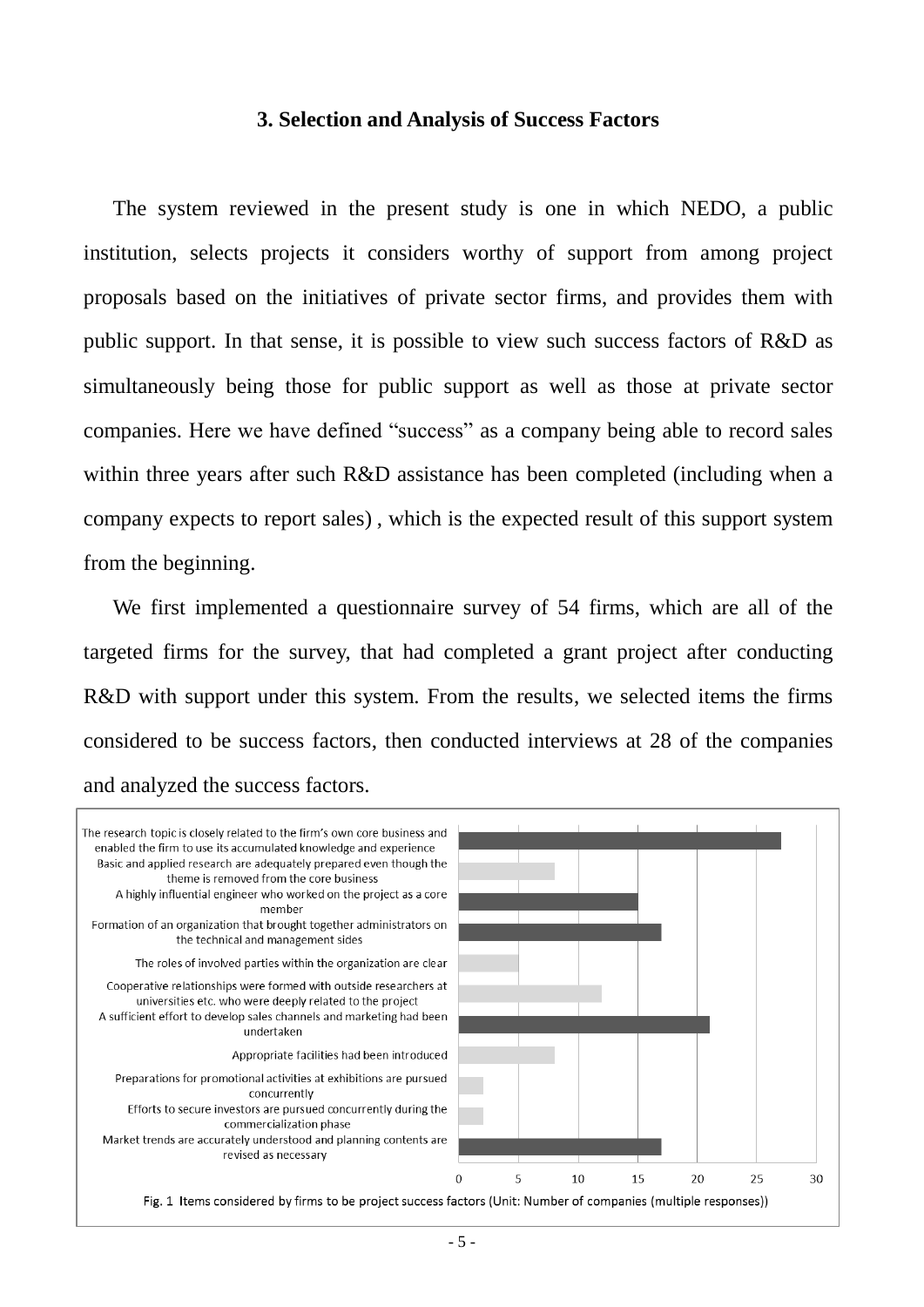# **3-1 Selection of success factors**

At firms that had completed their projects, we implemented a questionnaire survey concerning the factors that led to the success of their project or the factors that were insufficient and resulted in the project not achieving its goals. Figure 1 shows the results. The question items in the survey were each item in Figure 1, and the result for each item summarizes the number of firms that indicated they considered the item a success factor at the time of starting the project. Based on the results, the following items were clarified as the factors having the greatest importance from the perspective of the firms.

- ・The research topic was closely related to the firm's core business and enabled the firm to use its accumulated knowledge and experience
- ・A highly influential engineer who worked on the project as a core member
- ・Formation of an organization that brought together administrators on the technical and management sides
- ・A sufficient effort to develop sales channels and marketing had been undertaken
- ・Market trends were accurately understood and planning details were revised if necessary

Using the above survey results as a premise, we conducted interviews at 18 successful firms and 10 firms that did not have successful results and attempted to extract the project success factors. At this juncture, based on the indication that "in order to be manageable it must be visible," we were mindful that for easy judgments, success factors should be specific rather than abstract [7].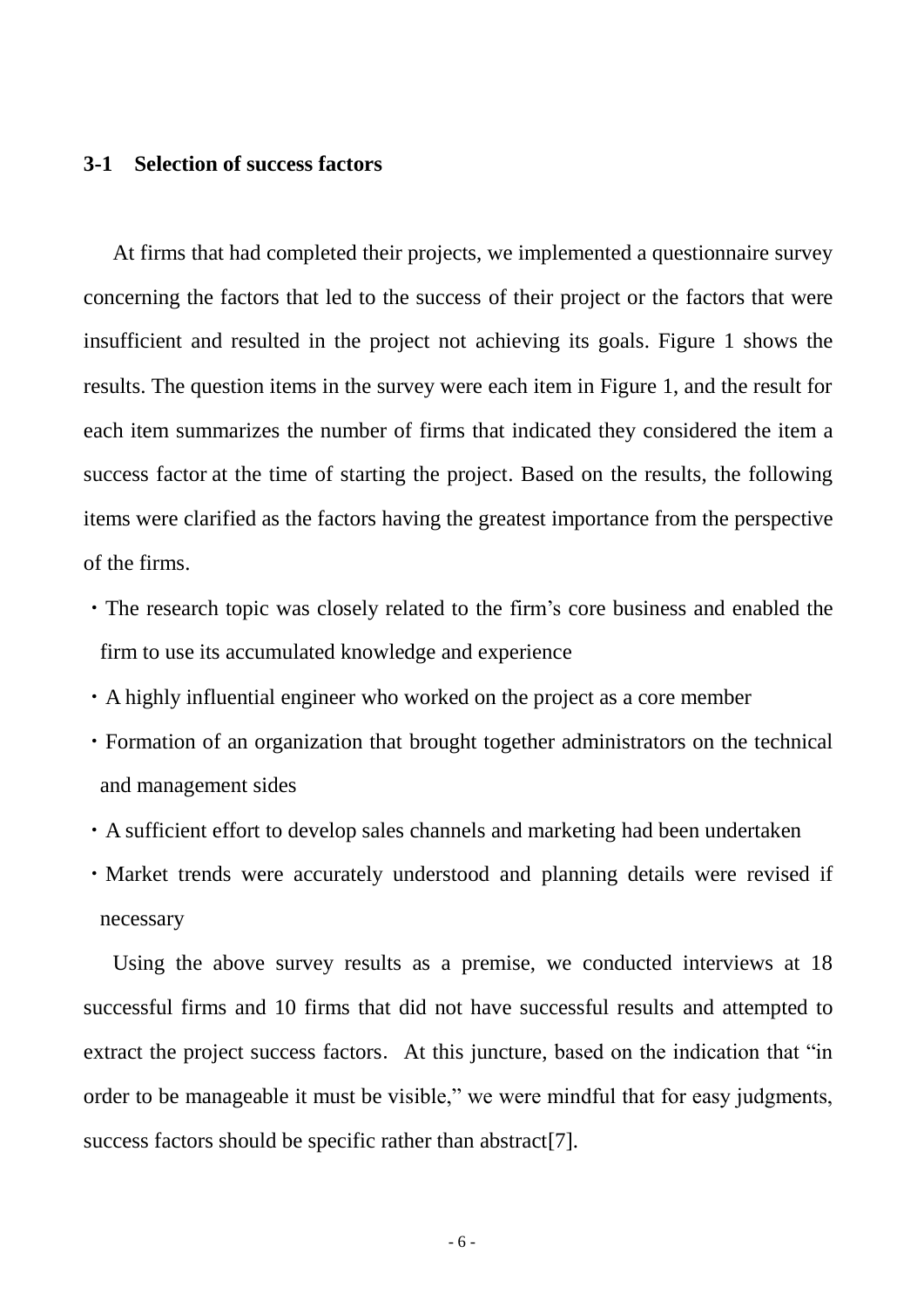|                                                                                                          |                                                                                                  |                 |                |    |                | Successful firms |                |           |    |    | Unsuccessful firms |          |                 |                |               |
|----------------------------------------------------------------------------------------------------------|--------------------------------------------------------------------------------------------------|-----------------|----------------|----|----------------|------------------|----------------|-----------|----|----|--------------------|----------|-----------------|----------------|---------------|
|                                                                                                          |                                                                                                  | $\circ$         | Δ              | X. | NA I           | Totall           | $\circ$ : Pct. | $X:$ Pct. | Ο  | Δ  | x                  |          | NA ITotall      | $\circ$ : Pct. | $X:$ Pct.     |
| Preceding research results                                                                               |                                                                                                  | 12              | 5              |    | ΩI             | 18               | 66.7%          | 5.6%      |    |    |                    | $\Omega$ | 10              | 10.0%          | 20.0%         |
| Superiority based on owned patents and know-how, no<br>reliance on other companies for core technologies |                                                                                                  | 12              | 6              |    | 0              | 18               | 66.7%          | 0.0%      |    | 4  |                    | $\Omega$ | 10              | 20.0%          | 40.0%         |
|                                                                                                          | Feasibility of achieving the technical development objective                                     | 5               | 13             | 0  | 0              | 18 <sup>1</sup>  | 27.8%          | 0.0%      | ΩI |    | 3                  | $\Omega$ | 10              | 30.0%<br>0.0%  |               |
|                                                                                                          | Presence of dedicated, full-time researchers                                                     | 16              |                |    | $\Omega$       | 181              | 88.9%          | 5.6%      |    | 0  |                    |          | 10 <sup>1</sup> | 70.0%          | 20.0%         |
| R&D<br>organization                                                                                      | Whether R&D is positioned within Company's<br>proper targets; presence of a competent<br>manager | 10              | 8              | 0  | 0              | 18               | 55.6%          | 0.0%      | 0  | 8  |                    | $\Omega$ | 10              |                | $0.0\%$ 20.0% |
|                                                                                                          | Participation by the operating division                                                          | 14 <sub>1</sub> | $\overline{2}$ | 2  | $\Omega$       | 181              | 77.8%          | 11.1%     | 3  | 0  |                    | $\Omega$ | 10              | $30.0\%$       | 70.0%         |
|                                                                                                          | Existence of customers as evaluators                                                             | 14 <sub>1</sub> | 3              |    | 0              | 18l              | 77.8%          | 5.6%      |    | 2  |                    | $\Omega$ | 10 <sup>1</sup> | 10.0%          | 70.0%         |
| Clarity of the sales channels                                                                            |                                                                                                  | 16              |                | U  | 0              | 181              | 88.9%          | 0.0%      | 2  |    |                    | $\Omega$ | 10 <sup>1</sup> | 20.0%          | 10.0%         |
| Reliability from a production aspect                                                                     |                                                                                                  | 13              |                |    | $\Omega$       | 18               | 72.2%          | 0.0%      | 5  | 3  |                    |          | 10 <sup>1</sup> | 50.0%          | 10.0%         |
| Certainty of market formation                                                                            |                                                                                                  | 12              | 61             |    | $\Omega$       | 18               | 66.7%          | 0.0%      | 0  | 10 |                    | $\Omega$ | 10              | 0.0%           | 0.0%          |
| Verification of customers' needs                                                                         |                                                                                                  | 10              | 8              | 0  | 0              | 18               | 55.6%          | 0.0%      |    | 2  | 5                  |          | 10I             | 20.0%          | 50.0%         |
| Certainty of                                                                                             | Has a steady outlook                                                                             | 6               | 10             | 0  | $\overline{2}$ | 18               | 33.3%          | 0.0%      | 0  | 9  |                    |          | 10              | 0.0%           | 0.0%          |
| commercialization<br>planning                                                                            | Project period is appropriate                                                                    | 10              | 6              |    | 2              | 181              | 55.6%          | 0.0%      | 01 | 8  |                    |          | 10              | $0.0\%$        | 10.0%         |

Table 1 Survey of Conditions at Successful and Unsuccessful Firms, Based on Firm Interviews

(Legend) ○: Pertinent; △: Generally pertinent, but not applicable to some aspects; X: Corresponding conditions not provided; NA: Cannot obtain information.

Next, based on the results of the questionnaire, we selected the items shown in Table 1 as those items that might be deemed to influence the success of a project. In the interviews, we asked the firms to indicate their response to each item in Table 1 by using a circle ( $\circ$ ), triangle ( $\Delta$ ) or "X". The meaning of each mark was

Table 2 Results of χ2 test on interview items and success or failure

|                                                                                             | $\chi^2$                                                                    |        |       |  |  |  |  |  |
|---------------------------------------------------------------------------------------------|-----------------------------------------------------------------------------|--------|-------|--|--|--|--|--|
| Preceding research results                                                                  | 8.372                                                                       | $***$  |       |  |  |  |  |  |
| Superiority based on owned patents and know-how,<br>no reliance on other companies for core | 10.080                                                                      | ***    |       |  |  |  |  |  |
| Feasibility of achieving the technical development<br>objective                             | 8.182                                                                       | $***$  |       |  |  |  |  |  |
|                                                                                             | Presence of dedicated, full-time<br>researchers                             | 2.087  |       |  |  |  |  |  |
| R&D<br>organiza-                                                                            | Whether R&D is positioned within<br>Company's proper targets; presence of a | 10.578 | $***$ |  |  |  |  |  |
| tion                                                                                        | Participation by the operating division                                     | 10.464 | ***   |  |  |  |  |  |
|                                                                                             | Existence of customers as evaluators                                        | 14.897 | ****  |  |  |  |  |  |
| Clarity of the sales channels                                                               | 13.481                                                                      | ****   |       |  |  |  |  |  |
| Reliability from a production aspect                                                        | 2.313                                                                       |        |       |  |  |  |  |  |
| Certainty of market formation                                                               | 11.667                                                                      | ****   |       |  |  |  |  |  |
| Verification of customers' needs                                                            | 12.300                                                                      | $***$  |       |  |  |  |  |  |
| Certainty of                                                                                | Has a steady outlook                                                        | 4.441  | $**$  |  |  |  |  |  |
| commer-<br>cialization                                                                      | Project period is appropriate                                               | 10.119 | ***   |  |  |  |  |  |
| Note: **p<0.05, ***p<0.01,<br>****p<0.001                                                   |                                                                             |        |       |  |  |  |  |  |

○: Pertinent;

△: Generally pertinent but not applicable to some aspects;

X : corresponding conditions not provided

Table 1 is a summary of the results. At this point we performed a chi-square test based on the results in Table 1. The result is shown in Table 2. Each item was thought to be a factor that might be deemed to influence the success of a project, and given the outcome shown in Table 2. Thus it can be supposed that the items have an effect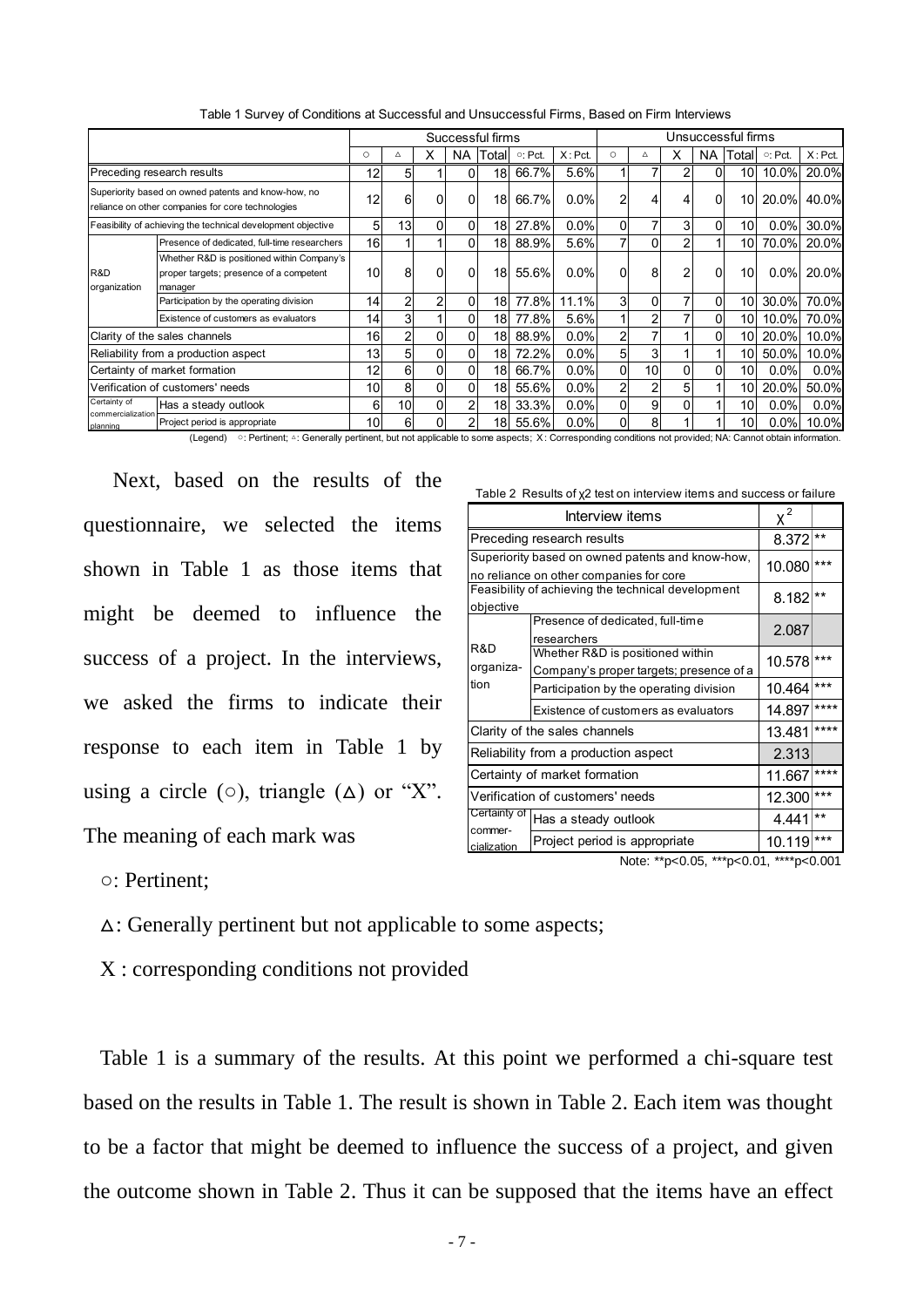on the success of a project except "presence of a dedicated, full time researcher" and "reliability from a production aspect".

While each item presented in the interviews was based on qualitative assumptions, given the results of the above analysis those items which, with several exceptions, influenced the success of the projects (referred to below as "the influencing items"), could also be quantitatively confirmed.

#### **3-2 Analysis of the success factors**

By grouping related items, we trimmed the influencing items discussed above to the following five success factors for R&D projects.

- ・ The existence of R&D that preceded the project in question
- The clear position of the R&D theme as part of the company's medium-term management plan and other efforts
- ・ A close cooperative relationship with operating divisions
- A clear understanding of core customers
- ・ The presence of a key researcher who continuously plays a key role as a full-time individual on the project

The specific conditions concerning these success factors, which were derived based on the results of the questionnaires and interviews, are discussed below, together with supplementary information obtained from the firms during the interviews.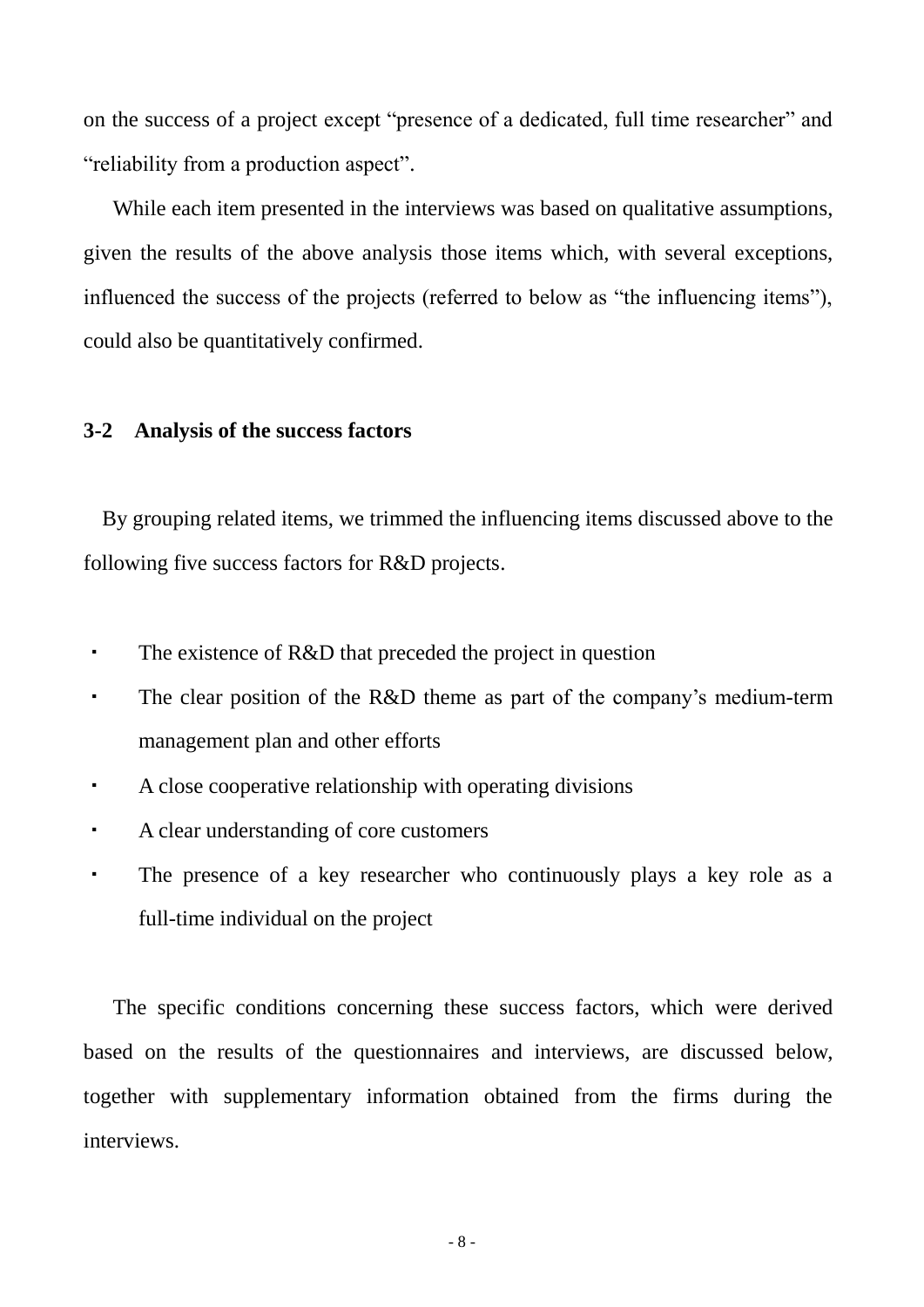(1) The existence of R&D that preceded the project

This item is derived from several of the interview items: "preceding research results," "superiority based on owned patents and know-how" and "the feasibility of achieving the technical development objective."

One consideration enumerated as a factor leading to a project's success was having made progress in basic research on the subject theme and the clarification of principles to a certain extent, prior to efforts aimed at commercialization R&D. Another critical parameter is having obtained patents, based on the preceding R&D, that provide a foundation for commercialization. It is believed that in many situations the prospects for achievement of the technological development objectives are obtained through these steps.

On the other hand, setting a commercialization objective that is far from the results of the previous research has been cited as an instance when the benefits of preceding research cannot be used to maximum advantage. But this means such research ultimately has not really become preceding research at all.

Moreover, in situations where an important component of the preceding research depended on another company's technology as well, the effect of the previous work diminishes in the sense the company's own control becomes less effective. In addition, no positive results have been generated when the scale of the previous work was too small, or when there is too little connection between the preceding research and the subject theme.

(2) Position in the medium-term management plan and other efforts

This is another way of restating the item "Whether R&D is positioned within Company's proper targets; presence of a competent manager"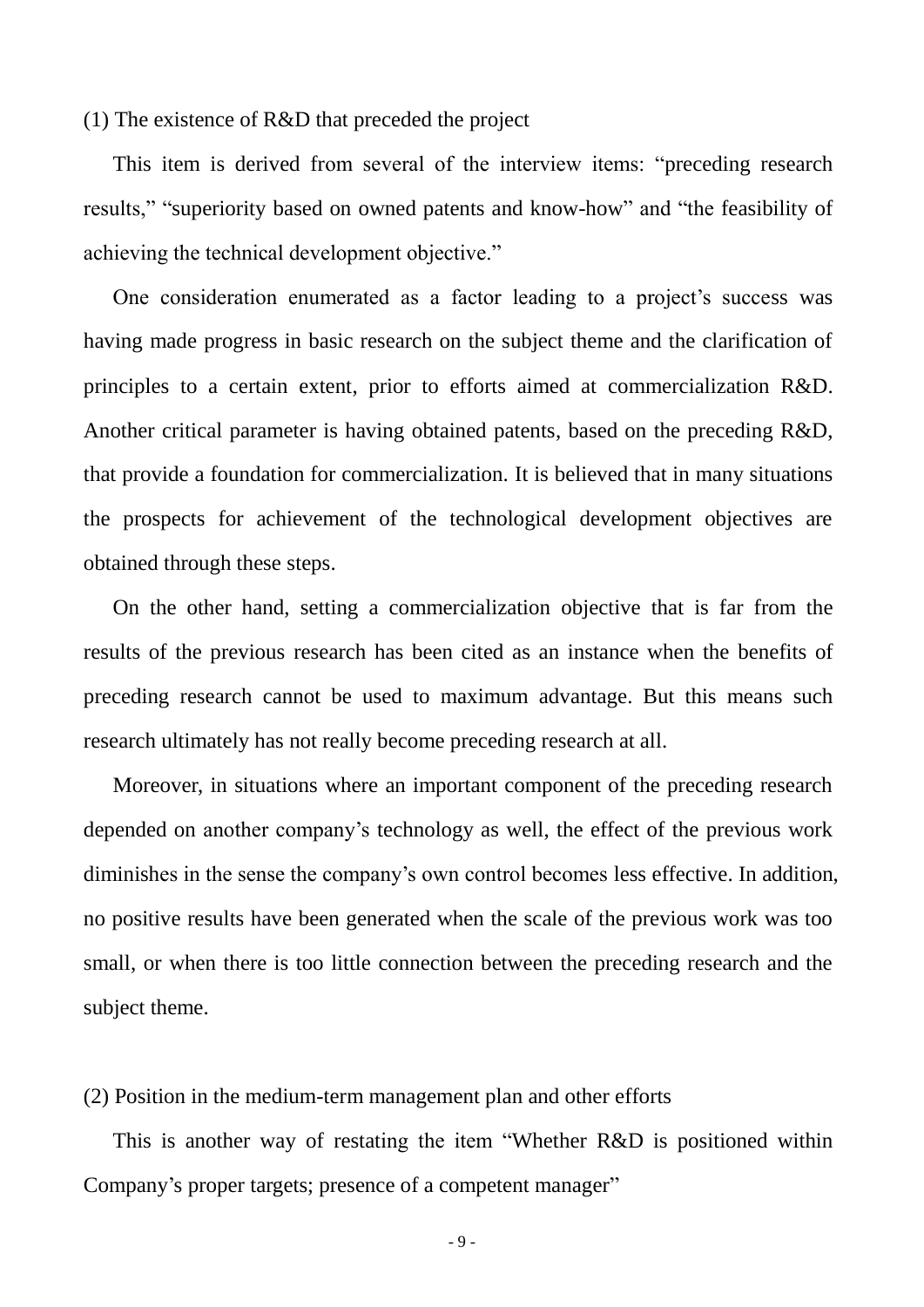How clearly the target R&D has been positioned within efforts such as the company's medium-term management plan has a significant influence on the success or failure of the project. According to the interviews, a position that demonstrates the research is an important project and a new business as a company means a company-wide system of cooperation, and remarkably elevates the importance of the theme at the firm. For the individuals implementing the R&D, such positioning is understood to mean "failure" is not acceptable. Especially at private sector firms, R&D is considered a failure if it does not result in sales and generate earnings. Consequently the research division will become more earnest.

Furthermore, the fact that R&D is positioned clearly within the company will produce results that improve its chances of success, such as a new organization being formed and the involvement of managers, other than the persons directly responsible for the research, who understand the project with an awareness of acting as a go-between with other management layers. Moreover, a powerful organization within the operating division as described in the following section becomes easier to achieve.

Because of reasons such as those described above, it is thought that over time, the tendency for managers to aspire to a "commitment (pledge)" will be heightened, and the probability of achieving an objective that has been set forth as a company will increase. Moreover, even if R&D is not clearly described in a medium-term plan or other material, the same effect is thought to be achieved if the position within the company, such as its recognition by top management, is clear. As a success factor, such positioning is explicitly manifest as the difference between success and failure.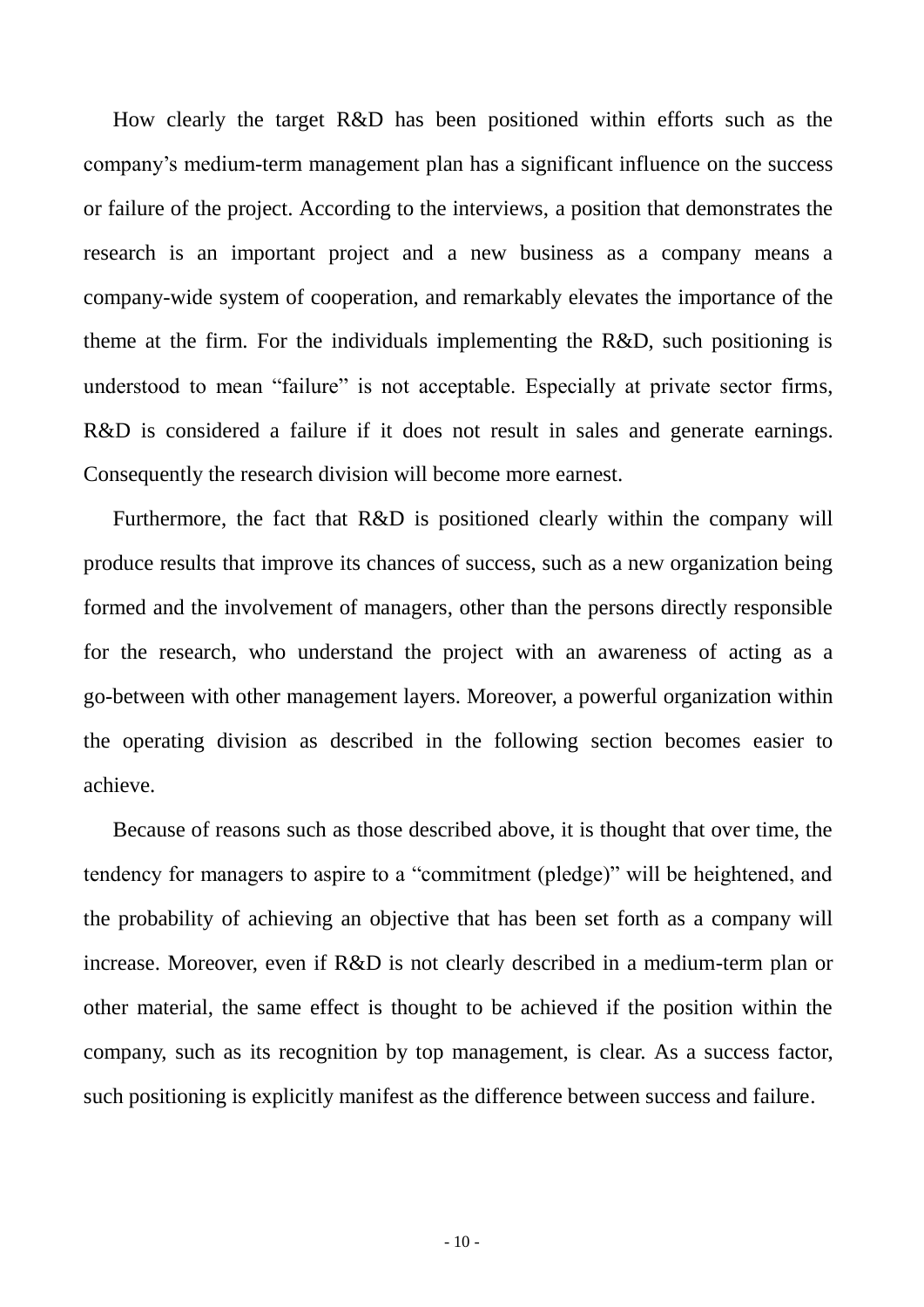## (3) Cooperative relationship with the operating division

This item is related to the interview items "participation by the operating division" and "clarity of the sales channels." During the commercialization phase, keeping considerations such as mass production and cost reductions in mind and maintaining close cooperation with the operating division are necessary because of the fact that the product image will have solidified to some extent. An operating division and profit center does not want to spend money on a project with little feasibility. Therefore the operating division's display of interest can itself be seen as "insuring" the feasibility of the theme that will be the subject of the R&D. In addition, because the operating division also possesses information concerning users, markets and regulations, as well as knowledge of environmental-related constraints, close cooperation with the operating division has the effect of increasing a project's feasibility.

Here, for firms that achieve success without the participation of the operating division, other factors are thought to offset the lack of operating division participation. Either an understanding of the details of customers' requests based on a technology development road map for the sector where the pertinent R&D has been carried out, or customer-related information that was easily obtained through research results and existing product activities over long periods of time, has been enumerated. In any event, it can be said that circumstances that enable a company to have an outlook for commercialization with the participation of the operating division can be called a sufficient condition for project success.

#### (4) A clear understanding of core customers

A clear understanding of core customers can be related to many factors. Among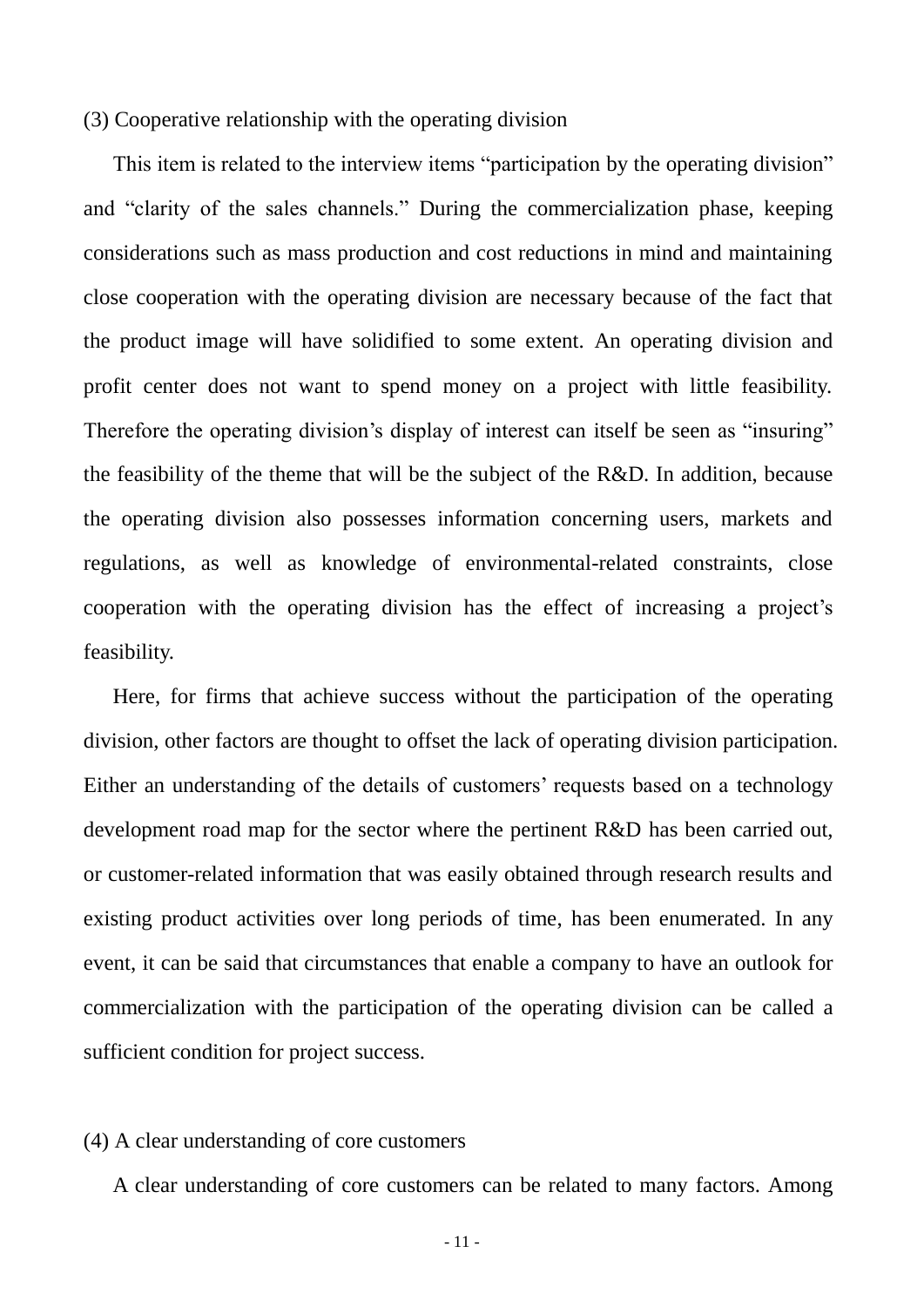the interview items, it is related to "certainty of market formation," "verification of customers' needs," "existence of customers as evaluators" and "certainty of commercialization planning."

In the "certainty of market formation" sense, the point is whether the development objective has clarified differentiation with existing products, and whether the objective has sufficient strengths and those strengths are recognized by customers. In the "verification of customers' needs" sense, it is clear that core customers are to some extent certain if the R&D theme is akin to their core business. In such situations, contact has already been made with the envisaged customers and the specifications have been clarified with them, and their cooperation in the research process has also been obtained, and by clarifying the objectives it is possible to proceed efficiently with the R&D. Specifically, when the "sales window" is limited by the capital equipment update period cycle, communications with customers makes it possible to attain well-timed understanding. Shortening the research period by narrowing down the product goals from a functional perspective through correction of over-specifications, for example, has also been cited. In the sense of "existence of customers as evaluators" commercial development feasibility declines under circumstances where no contact with the envisaged customers has been made and the ranking in the user's evaluation is inferior to those of competing firms. Finally, because it leads to a precise judgment of the market and makes it less likely for discrepancies to occur between the development goals and the specs demanded by customers, the clarification with customers as described above is also linked to the "certainty of commercialization planning" and increases the probability that commercialization will proceed as planned. A solid grasp of customers' needs can be called a critical characteristic for business success.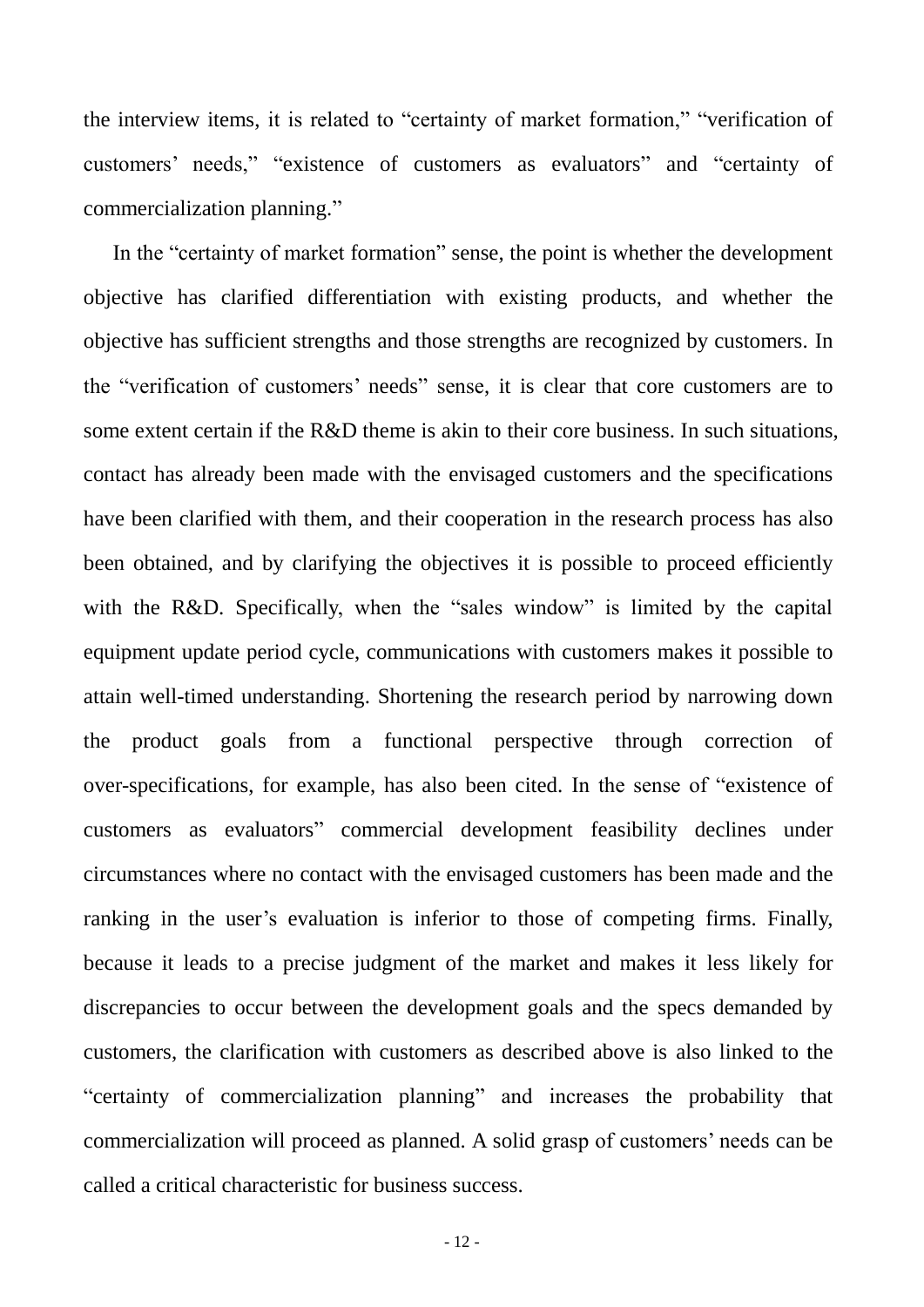In cases where success had been achieved despite a lack of understanding of customers' needs, on the other hand, market cultivation was undertaken after the fact using the powers that are a large enterprise's strong points, or has been supplemented by a focus on providing products quickly rather than on addressing customers' needs. In cases that do not achieve success despite an understanding of customers' needs, the conditions involved either an obstacle to raw materials supply in recycling-related operations, or some problem that occurred during the principle clarification phase.

#### (5) Presence of dedicated researchers

One item that does not necessarily influence the success or failure of an R&D effort is "the presence of dedicated, full-time researchers." Nevertheless, this item was emphasized in the initial questionnaire survey and evaluation of other businesses[5], and we want to add it to the discussion.

Having dedicated, full time researchers can mean various things. One point that comes to mind is that when the research to be undertaken has a sufficient position within a firm, preceding research results tend to exist and, based on the research, progress has been made in securing positive results, including the accumulation of knowledge and patents. Moreover, because of their ability to gather information on the status of competing technologies and the possibilities for creating external networks, for example, such researchers also play a key role in setting the R&D trend. At many firms an R&D theme is transferred from the laboratory or other development division to the operating division when the firm begins nurturing the R&D effort, and in such situations it is typical for the researchers who have been involved up to that time to continue their research by some means such as reorganization.

In this research there were multiple examples where dedicated, full time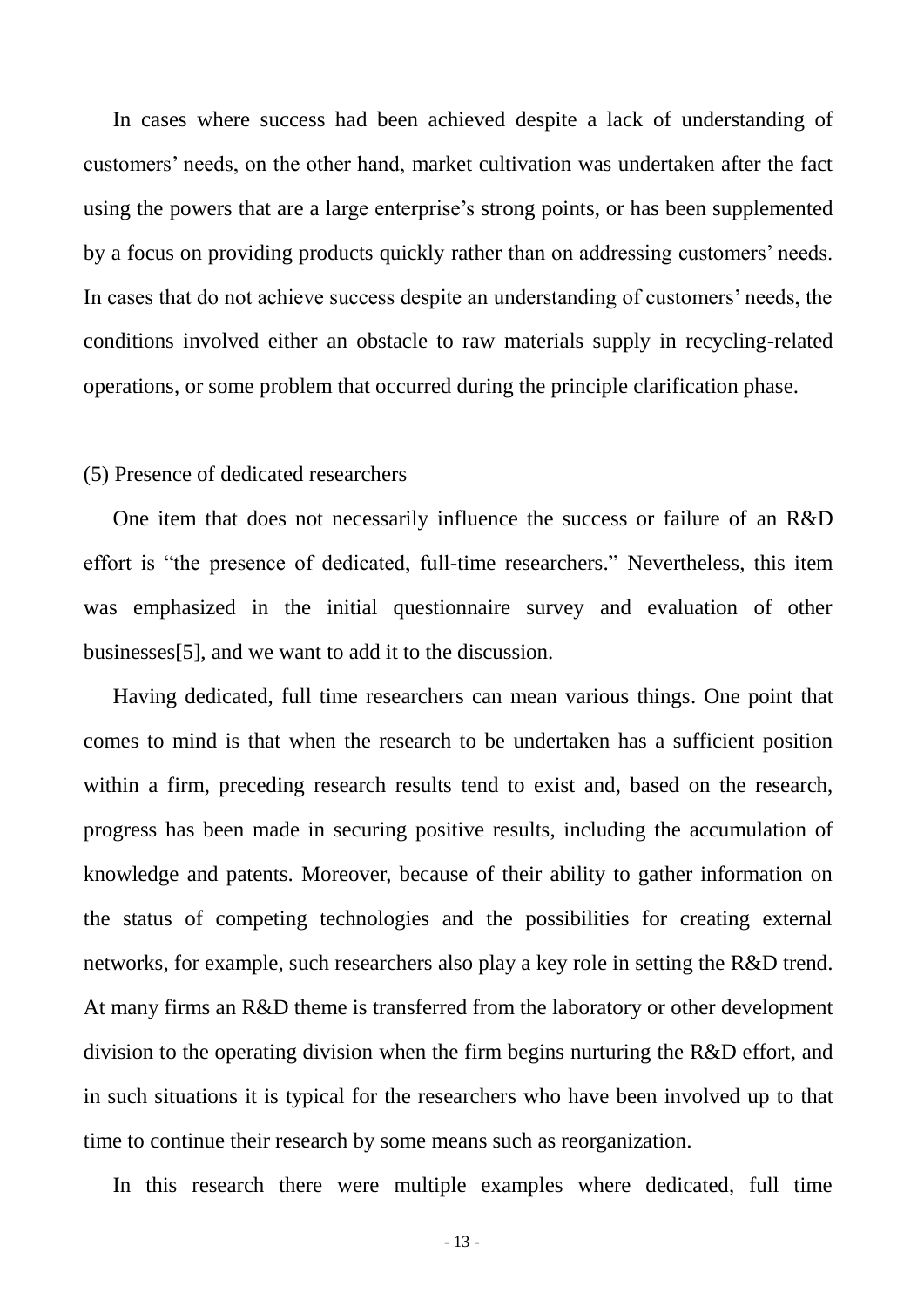researchers have been assigned even at firm where R&D was not a success. Therefore although we might be unable to say whether this item has an effect on the success or failure of an R&D effort, we can say it has the characteristics of the necessary conditions needed to lead a project to success. Therefore it is true that the position of R&D internally or the presence of human resources who can cooperate with the effort for commercialization are important elements as noted in the preceding section, and citing the presence of dedicated, full time researchers as a necessary parameter for project success is considered appropriate.

Because small and medium-sized firms would form an organization with a limited number of researchers, however, it is not considered appropriate that they be required to support projects with dedicated researchers in the same manner as large enterprises as a premise for receiving public support.

By adding such considerations to the identified success factors as described above, these items can be positioned among the important factors that lead a project to success.

# **4. Application of the Success Factors to Public Funds**

In the questionnaire survey sent to 54 companies as described above regarding projects to carry out R&D with the goal of pursuing commercialization by receiving public funds, we asked about the internal positioning of these projects. The results are shown in Figure 2. Glancing at the figure, we can see that we can direct our attention to the items with relatively high weights: "a sector peripheral to core business" and "development has (commercial) viability risks".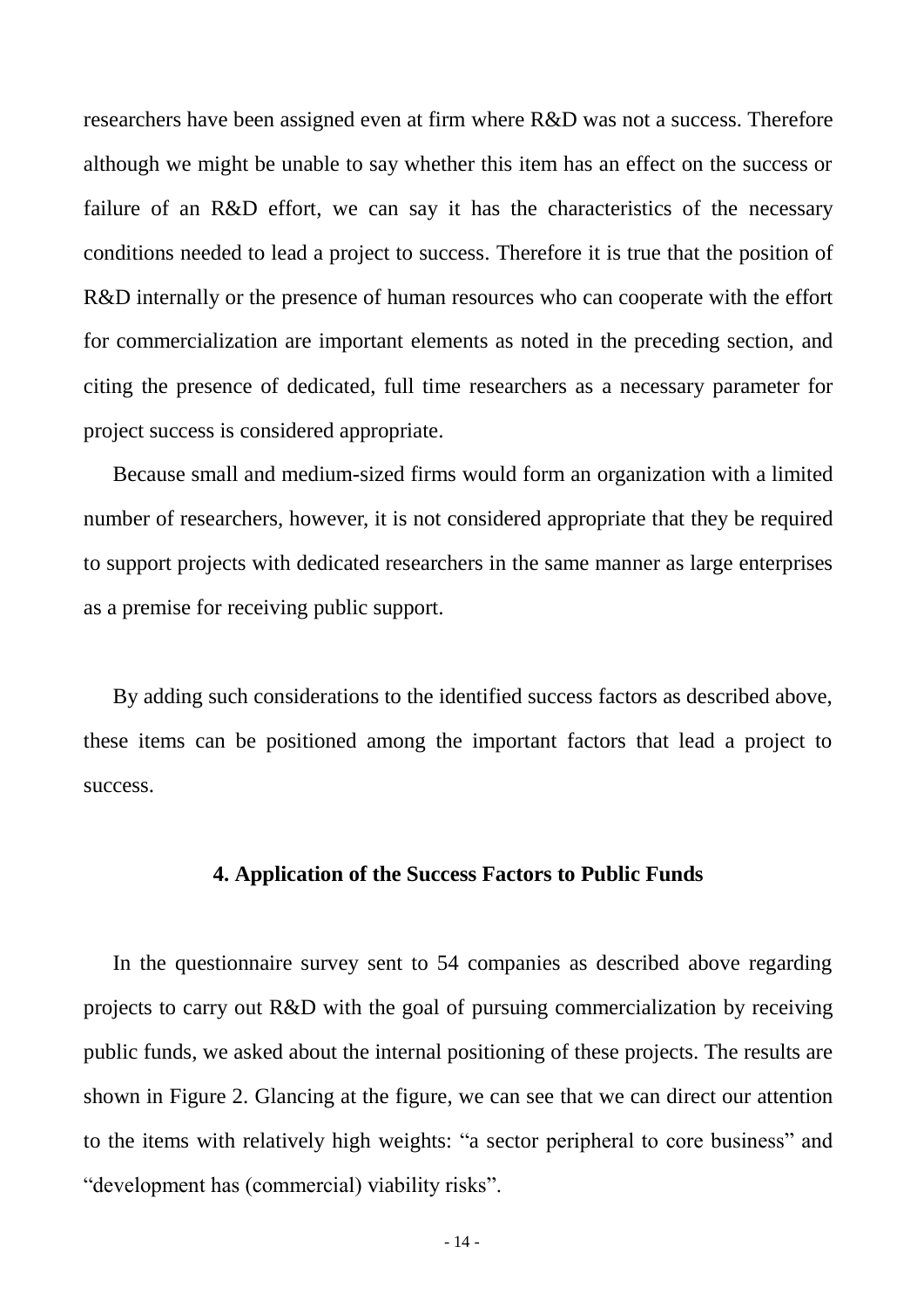That is, the outlook as a technology is to some degree established by the firm. But because any project involves uncertainties regarding its commercial feasibility, and offers poor prospects when it veers away from a company's core business, companies can be seen to adopt a stance of trying to implement their R&D after receiving a grant.

With regard to a project as a core business, technical issues for the project can be solved sufficiently in-house, where the project can be pursued with adequate forecasts, and existing sales channels and customer relationships can also be used for the business. For a project on the periphery of a core business, on the other hand, comprehensive in-house response that is a critical factor for the project's success cannot be achieved, and new sales channels must also be created and new customer relationships must be built. In other words, even if the technical issues are resolved, other commercialization risks remain until the project is developed into a business. Such an inclination is thought to be at work from the start as an intention to rely on public funds.

Nevertheless, according to the results of a chi-square test performed for the relationship between the success or failure and the internal positioning of a project for which a firm requests public funds shown in Figure 2. Whether a project is or is not a core business does not necessarily have an effect on the project's actual results in terms of success or failure. The reason for this is thought to be the fact that the boundaries of the "core" business are not necessarily self-evident. Nor does an awareness of other risks influence success or failure. That is, the result indicated is that neither the reason for requesting public support nor awareness of risk factors influences success or failure. Therefore, the point is that a company's preparation of the success factors described in the preceding section, rather than how a project is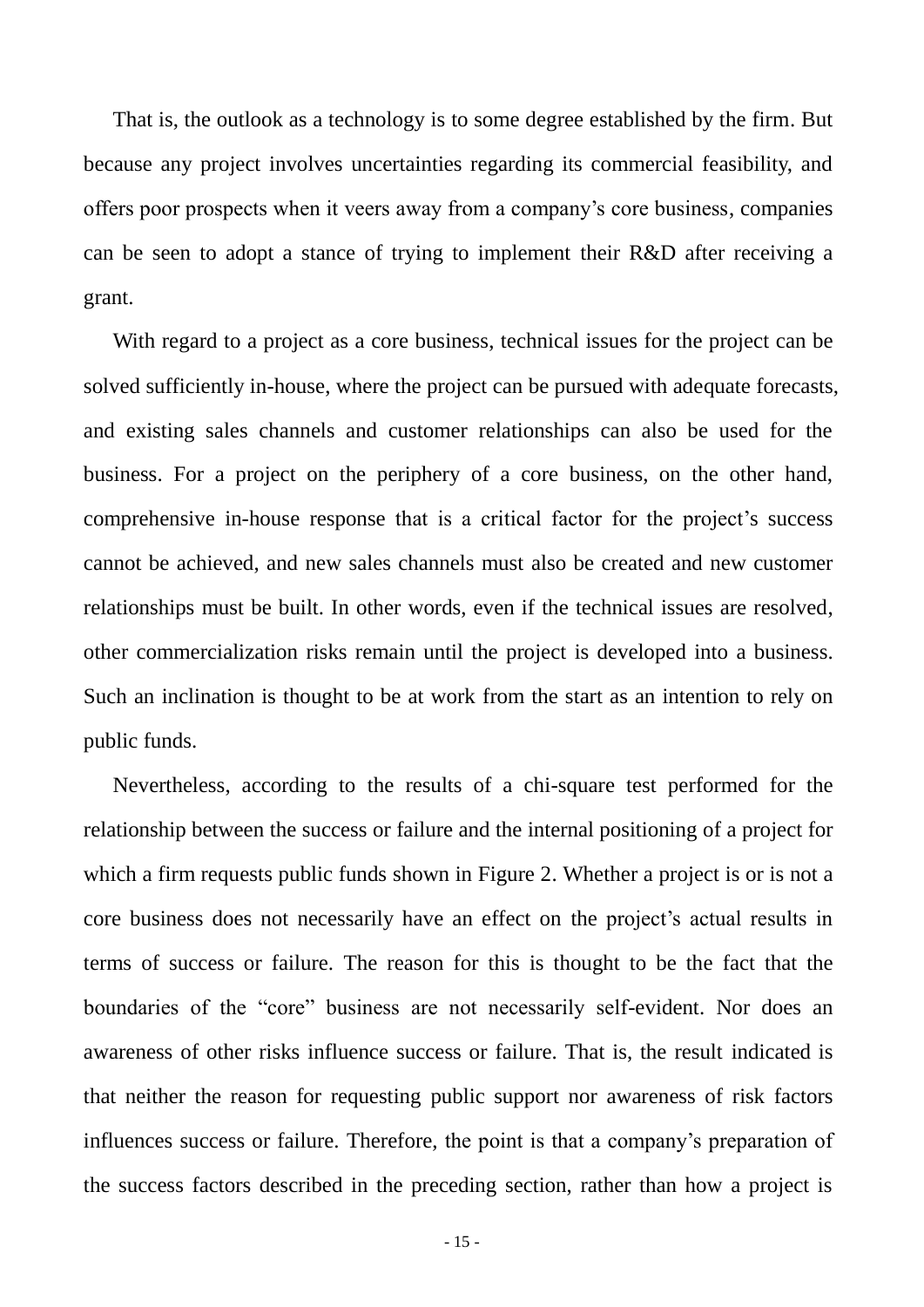positioned, forms the line dividing success from failure.

Given the recent severe business environment, firms are making strong demands internally to boost their commercialization success rate through R&D, and, therefore, the needs for public funds increase. In this situation, public support should be given to "low-risk projects with a short development period" , if a public institution tries only to boost its success rate. When we return to and consider the true necessity of public funds, however, this type of support merely results in an improper situation of emphasizing only a numerical value as the success rate; i.e., the means are mistaken for the ends. Today, firms themselves can be noted to have a tendency to aim at R&D that has a short time horizon. So, making use of public funds with similar time frame is inappropriate when considered from the standpoint of public and private sector roles.

Public support is not something that is worthwhile only if the success rate is high. One problem that has been noted when evaluations are made by emphasizing objectivity and a formulaic approach is that "challenging and risky project themes for which projections are difficult will garner low evaluation points, while project themes on the safe side that are more predictable will obtain high evaluation points."[8] When public entities try to simply pursue numbers only, they can achieve their results if they support projects that are not accompanied by novelty or innovation. This cannot be deemed the proper direction, however, if the intent of public funding – that is, support for projects where private corporations alone would have difficulty bearing the risks – is considered. Moreover, even if projects fail in the end, that may not be considered a "failure" because the experience of the project can be utilized in other projects in the future[3].

Consequently, when working to improve the success rate, ensuring management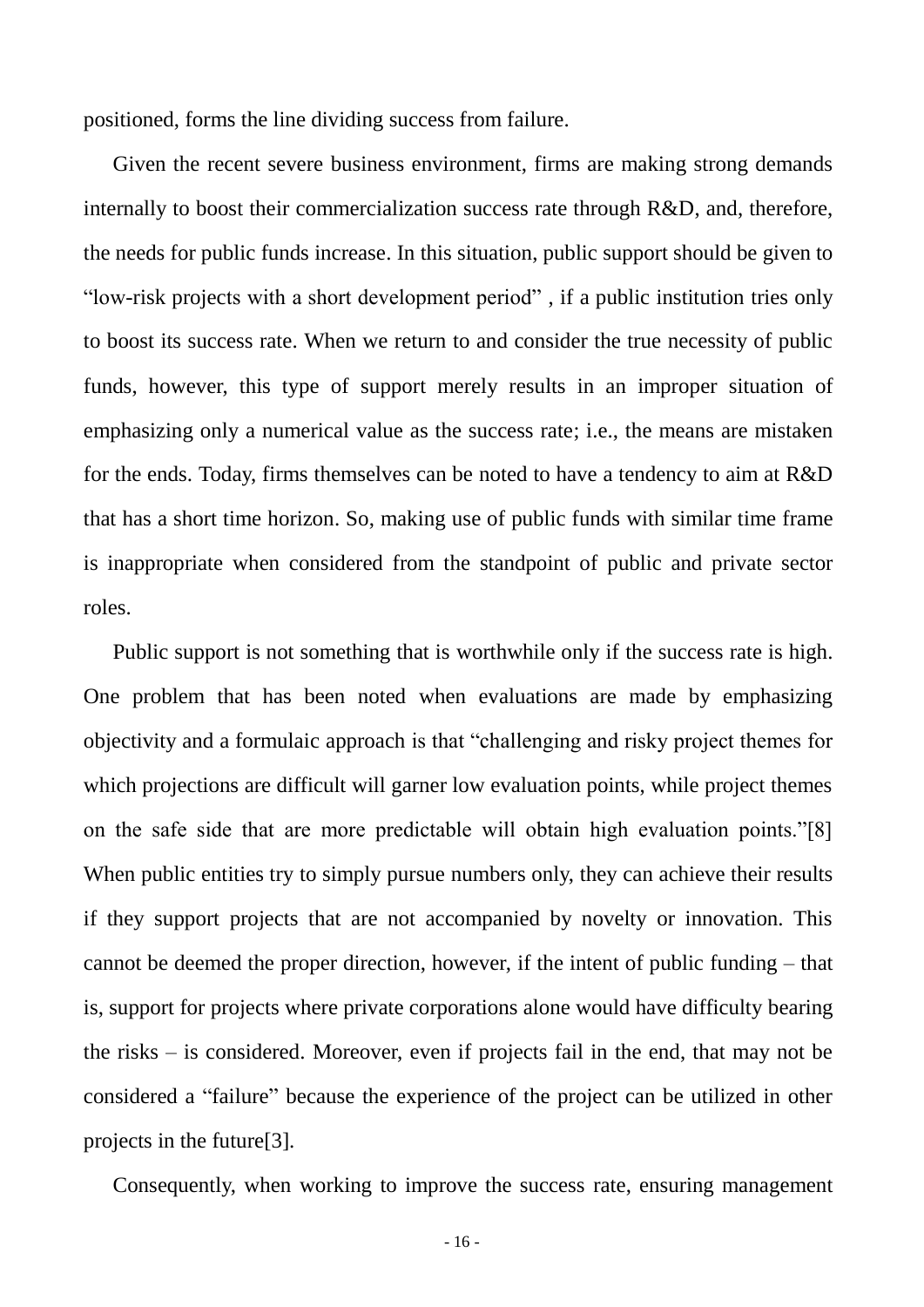that will continue to maintain quality and improve the success rate as a result becomes an extremely vital issue. That is to say, management should be implemented by positioning the satisfaction of these success factors as the necessary conditional parameter for support. If satisfying all of these conditions is required when adopting projects, the success rate can be expected to improve. Setting the required standards unduly high when selecting projects at the start, on the other hand, could nip promising technologies in the bud. Therefore, when selecting projects for support, if a project can be expected to yield technologically notable results but does not meet these requirements, it is necessary to address this issue as an aspect of progress management once the project has been selected, through progress management adequate to meet the requirements.



(Unit: Number of companies (multiple responses); Black bars indicate the number of companies which regarded each item particularly significant.)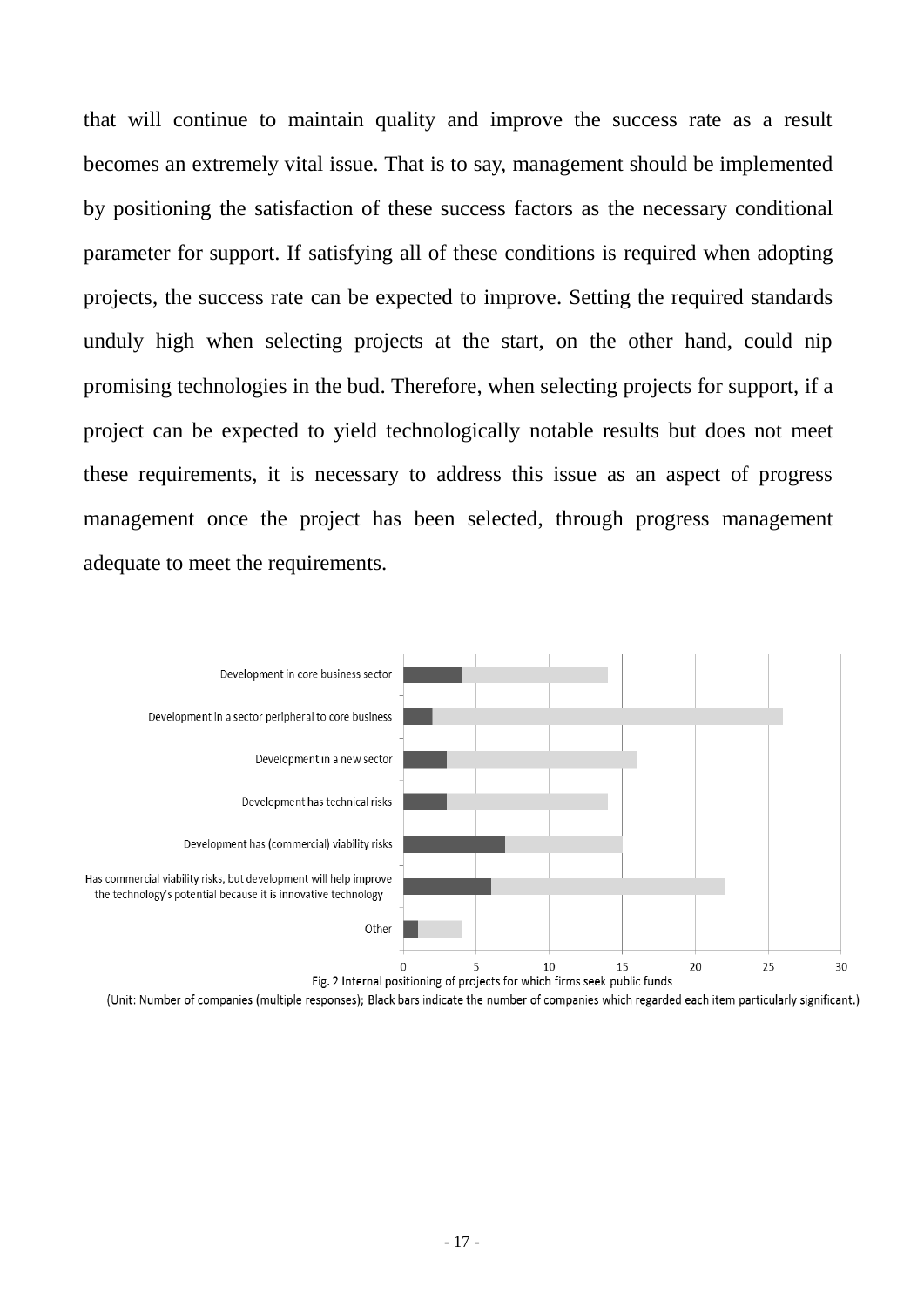# **5. Conclusion**

We extracted the following five conditions as success factors for R&D implemented using public funds by a private sector firm as the main entity.

・ The existence of R&D that preceded the project in question

The clear position of the R&D theme as part of the company's medium-term management plan and other efforts

A close cooperative relationship with operating divisions

・ A clear understanding of core customers

The presence of a key researcher who continuously plays a key role as a full-time individual on the project

These quantitatively summarize the results of the questionnaire survey and interviews, and are conceptually consistent with the qualitatively envisaged success factors.

The selection of and focus on high-caliber projects is critical for the effective use of limited, valuable public funds. We believe this can be achieved by managing R&D projects while taking the success factors described above into account.

Specifically these success factors must be incorporated explicitly into the selection and progress management of projects targeted for support. That is, while selecting projects that fulfill these factors, it is important to actively take up projects worthy of public support even if they do not satisfy these parameters, based on recognition of the success factors discussed in this paper. Then, executing management in a form that gives sufficient consideration to the success factors and provides the necessary orientation correction to ensure the success factors are met during the project implementation phase, is an invaluable response.